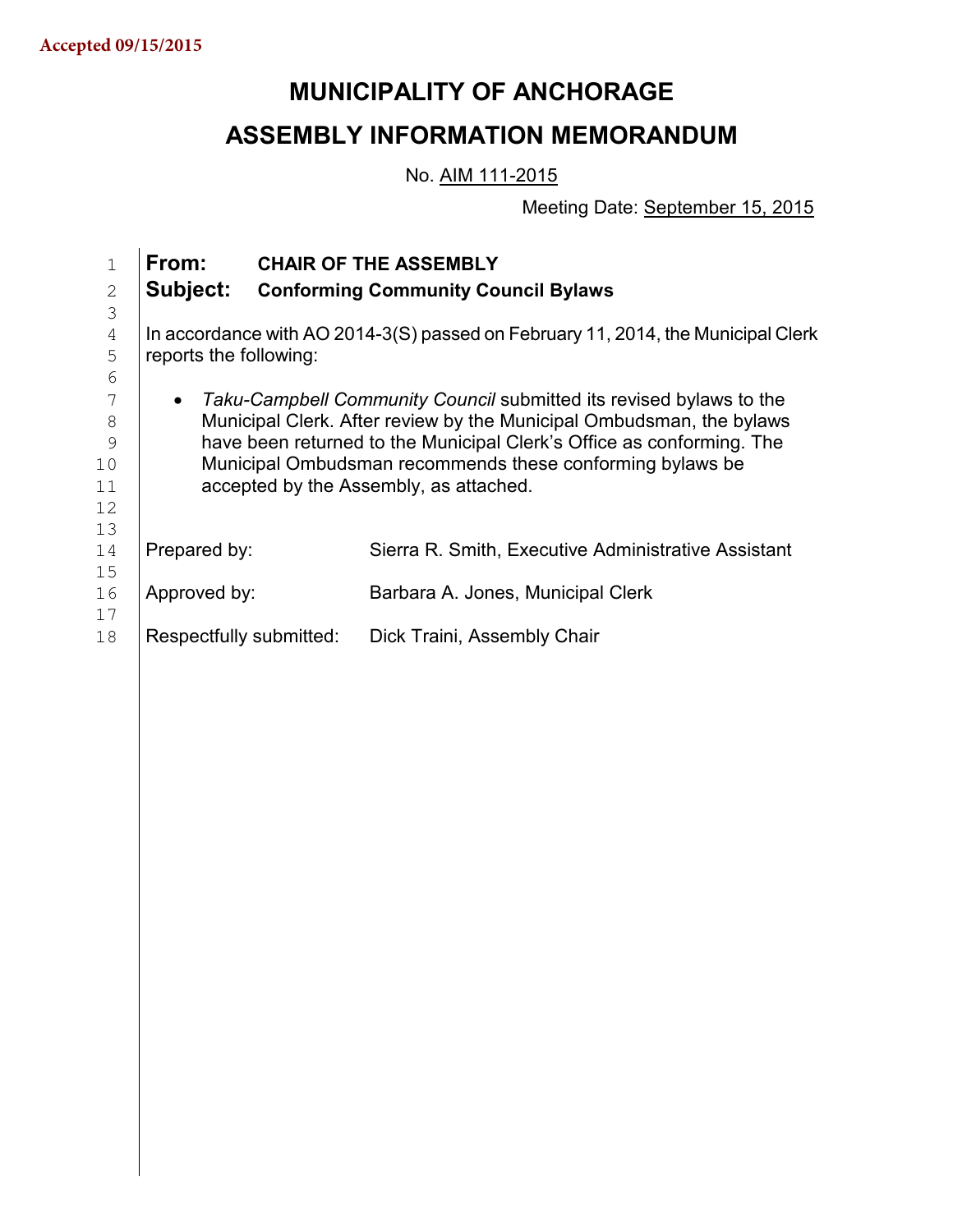#### **COMMUNITY COUNCIL BYLAWS**

### **TAKU-CAMPBELL COMMUNITY COUNCIL BYLAWS**

#### **ARTICLE I: NAME**

The name of this organization shall be the Taku-Campbell Community Council, hereinafter referred to as the "Council."

### **ARTICLE II: BOUNDARIES**

The geographical boundaries adopted by the Anchorage Assembly on July 8, 2003 (AO 2003-75), and appropriate associated map listed under municipal code §2.40.040 shall apply to this Council, subject to any comprehensive review of community council boundaries to occur every ten years following the decennial U.S. Census, as required by municipal code §2.40.040. The findings of the boundary review are communicated to the Planning and Zoning Commission and to the Assembly for final review and approval; community council boundary amendments adopted by Anchorage Municipal Code are hereby incorporated by reference.

The Taku-Campbell Community Council shall encompass the area bounded by International Airport Road, Old Seward Highway to Dowling, Dowling to New Seward Highway, 92<sup>nd</sup> Avenue extended, and the extension of the Walter J. Hickel By-Pass.

#### **ARTICLE III: DESCRIPTION**

The Council is an independent, not-for-profit, voluntary, self-governing association composed of residents 18 years of age or older, non-resident property owners, business owners, and nonprofit organizations who meet the qualifications for membership as outlined in Article VI of these bylaws and municipal code chapter 2.40. Community councils are created by the Anchorage Municipal Charter to "afford citizens an opportunity for maximum community involvement and self-determination." There shall exist between the Council and local government a cooperative relationship. The Council shall not endorse any candidate for local, state or federal elected office.

### **ARTICLE IV: PURPOSE**

The purpose of the Council is to provide a direct and continuing means of citizen participation in local affairs. The Council is intended to give: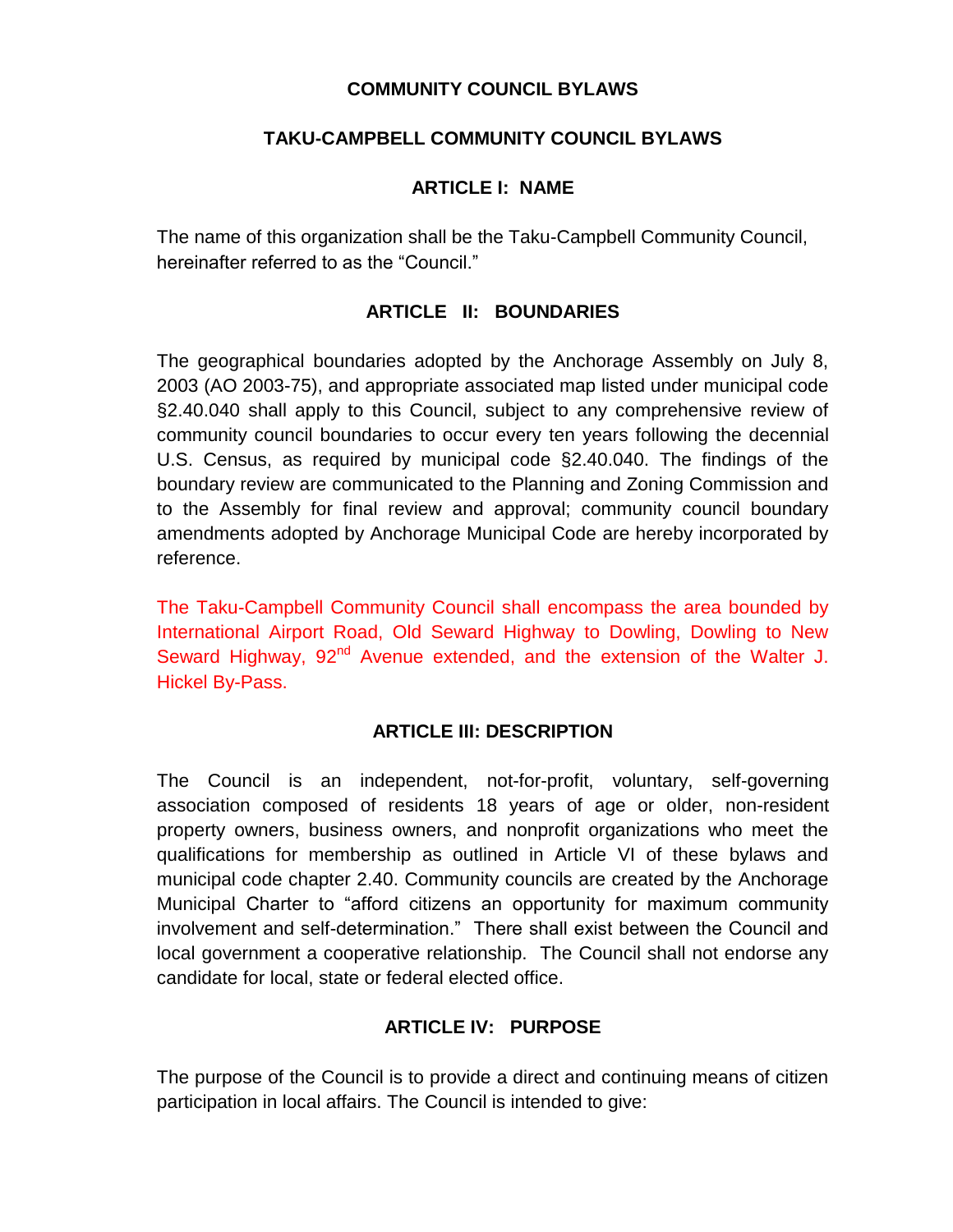A. Local people a method by which they can work together for expression and discussion of their opinions, needs and desires in a manner that will have an impact on their community's development and services;

B. Governmental agencies a method for receiving opinions, needs, desires and recommendations of residents and groups; and

C. Local governing bodies an improved basis for decision-making and assignment of priorities for all programs affecting community development and individual well-being.

# **ARTICLE V: FUNCTION**

The Council has a policy and practice of open membership and meetings to encourage participation of persons from all segments of the community. The Council shall have the following functions:

A. In regard to the Anchorage Comprehensive Plan;

 1. Evaluate compliance with the plan, alerting Municipal officials to, or proposing appropriate action regarding any inconsistencies with the plan and its adopted elements as described in municipal code §21.01.080 and listed in Table 21.01-1; and

 2. Conduct a continuing review and study of the plan to determine its workability within the Council's geographical boundaries and to advise Municipal officials on appropriate action regarding proposed modifications or additions to the plan;

B. Assume leadership and propose action in regards to enforcement of existing laws or ordinances, pursuit of rights under existing rights or ordinances, desired or opposed changes in or additions to laws or ordinances, or any matter of policy regulation;

C. Respond to local government proposals or concerns submitted to the Council pursuant to municipal code §2.40.060;

D. Work with local government and other governmental entities, as well as with persons and groups outside the government, to accomplish Council goals, including goals which may have an area wide impact;

E. Receive and review notices to the Council from Municipal departments including those noticed under municipal code: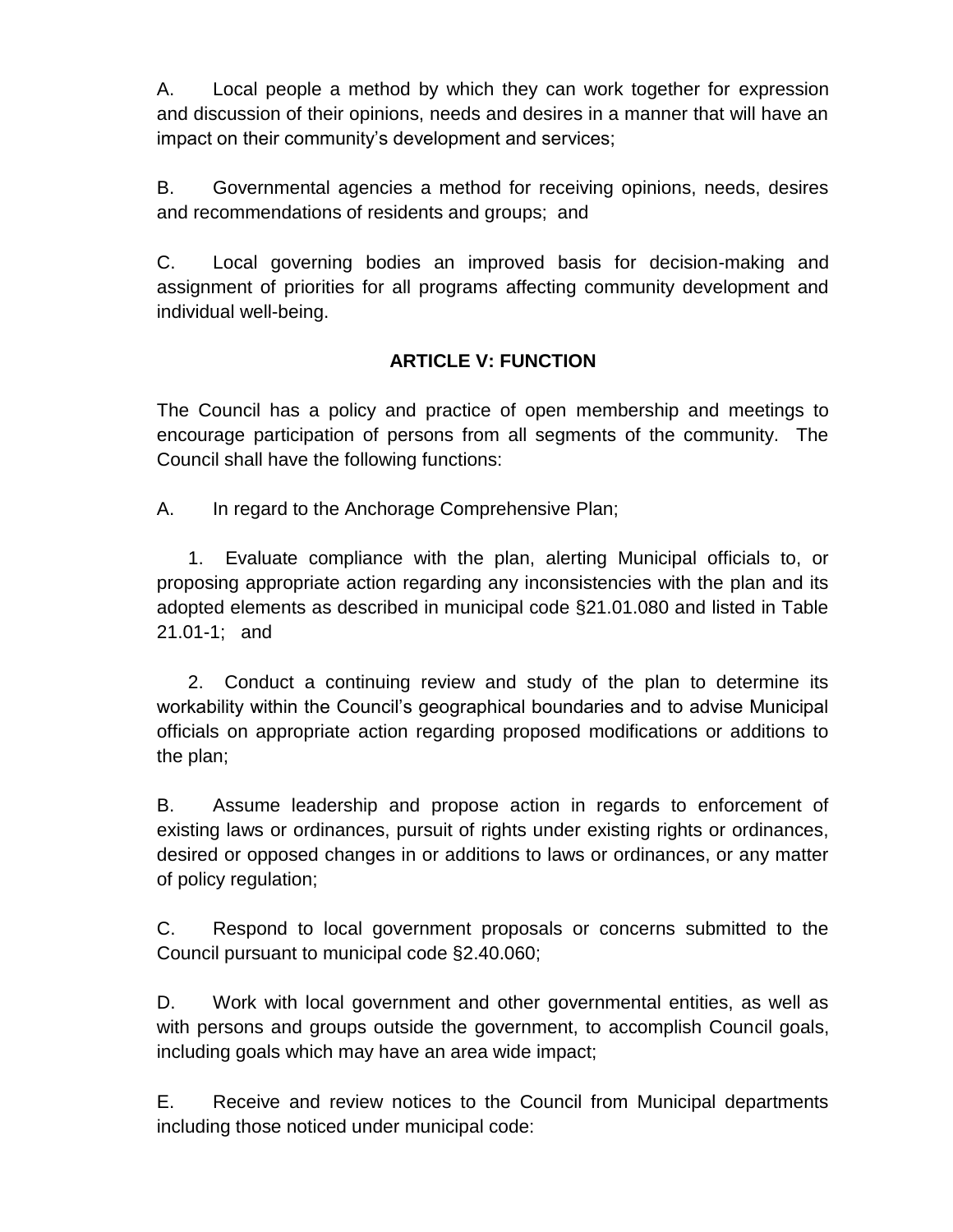- 1. 2.30.120.C, Alcohol Beverage Control Board license applications;
- 2. 10.55.030, Permits for teen nightclubs and cultural performance venues;
- 3. 21.03.020.H, Land use proposals;
- 4. 24.35.020, National security road closures;
- 5. 25.30.025.E, Disposal of Municipal land requiring voter approval;
- 6. Other notices received from Municipal departments requiring input or action by the Council;

F. Advise the Assembly of the Council's annual priority list of Capital Improvement Projects by filing a copy with the Municipal Clerk when the list is submitted to the Administration;

G. Participate in the community meeting process under municipal code §21.03.020.C when the notice from the developer is timely.

#### **ARTICLE VI: MEMBERSHIP**

A. Any person 18 years of age or older whose primary place of abode is within the Council's geographical boundaries is eligible for membership. Residents, non-resident property owners, business owners, and nonprofit organizations as described in municipal code chapter 2.40 with a physical premise located within the Councils geographical boundaries are eligible for membership. Business owners and nonprofit organizations must possess one or more of the following:

- a valid Alaska business license;  $\bullet$
- a valid Alaska professional license;  $\bullet$
- valid incorporated status under Alaska law
- tax exempt status under federal law.

If more than one qualifying resident shares the same habitual, physical dwelling address, each may be a community council member. Alternate designations for resident memberships shall not be recognized. Non-resident property owners shall be the owner of record. Per municipal code §2.40.030, non-resident property owner, business owner, and nonprofit organization memberships are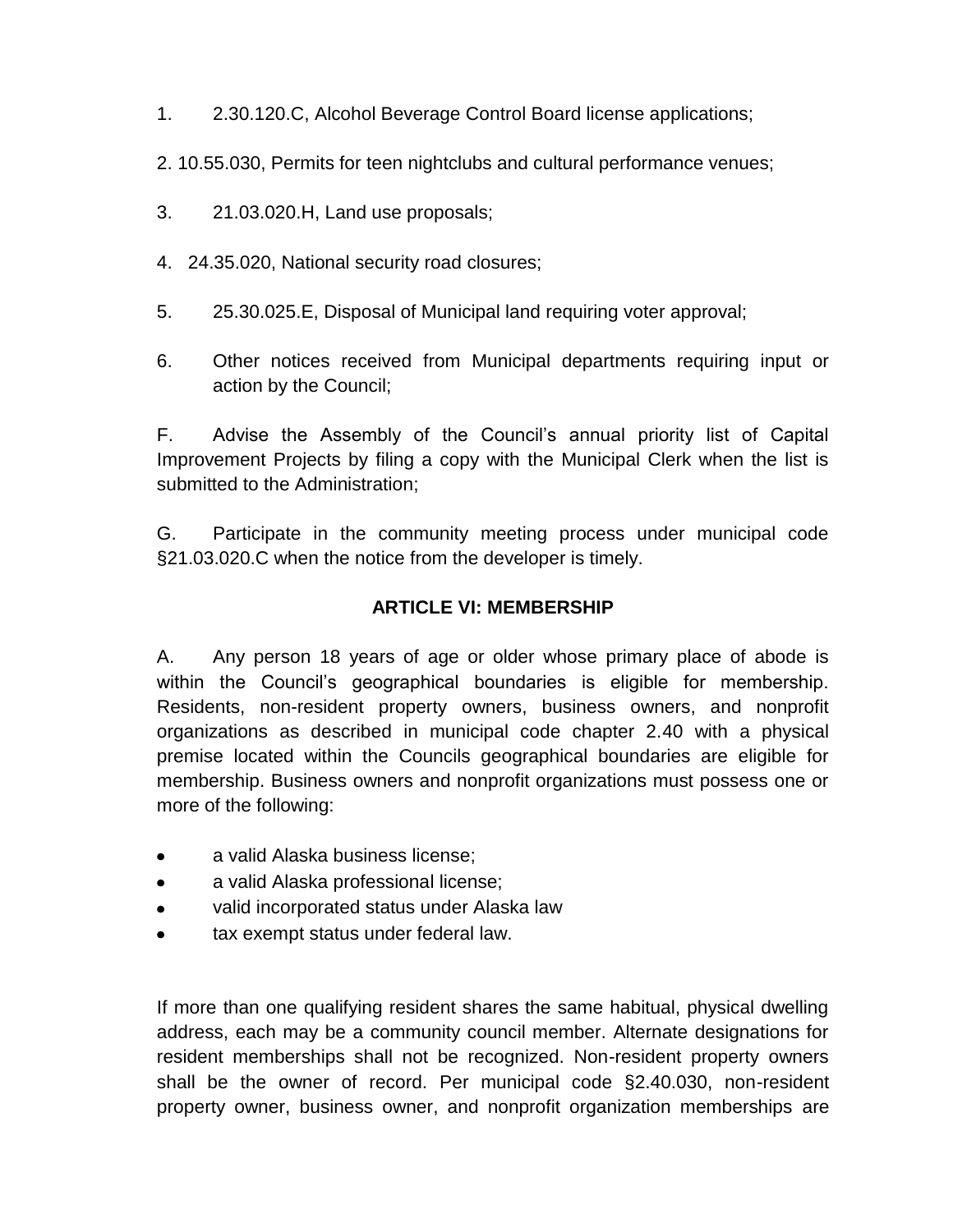single memberships, and shall have a designated primary representative, and may have a designated alternate representative.

B. Any person who qualifies under section A of this article is a voting member immediately after signing the member attendance roster at any regular or special Council meeting. The member attendance roster shall be used only for council business.

C. The Council shall not charge dues or require any financial contribution as a condition of membership, voting, or other participation. The Executive Board may establish annual voluntary dues.

# **ARTICLE VII: MEETINGS**

A. There shall be regular monthly meetings from September through May on the second Thursday of each month. The council shall meet at least once per calendar quarter.

B. Special meetings of the membership may be called by the President, or the Executive Board, or by written petition of 10 council members delivered to any officer, to address council business, including the accommodation of community council responsibilities under municipal code §21.03.020.C.

C. All meetings shall be open to the public.

D. Minutes shall be taken or recordings shall be made at all regular and special Council meetings, and shall be made available at the next council meeting.

E. After consulting with the officers and Executive Board the President shall establish the meeting agenda.

F. Notices**:**

1. Whenever possible the draft agenda shall be posted online and emailed to those who have signed up for the Council's distribution list at least seven days in advance of the meeting. Notices may also be placed in such public locations as schools, libraries, and shopping centers. The draft agenda may be submitted to the Federation of Community Councils, or current municipal contractor, for electronic distribution.

2. The meeting date and time may be submitted to the media as a public service announcement.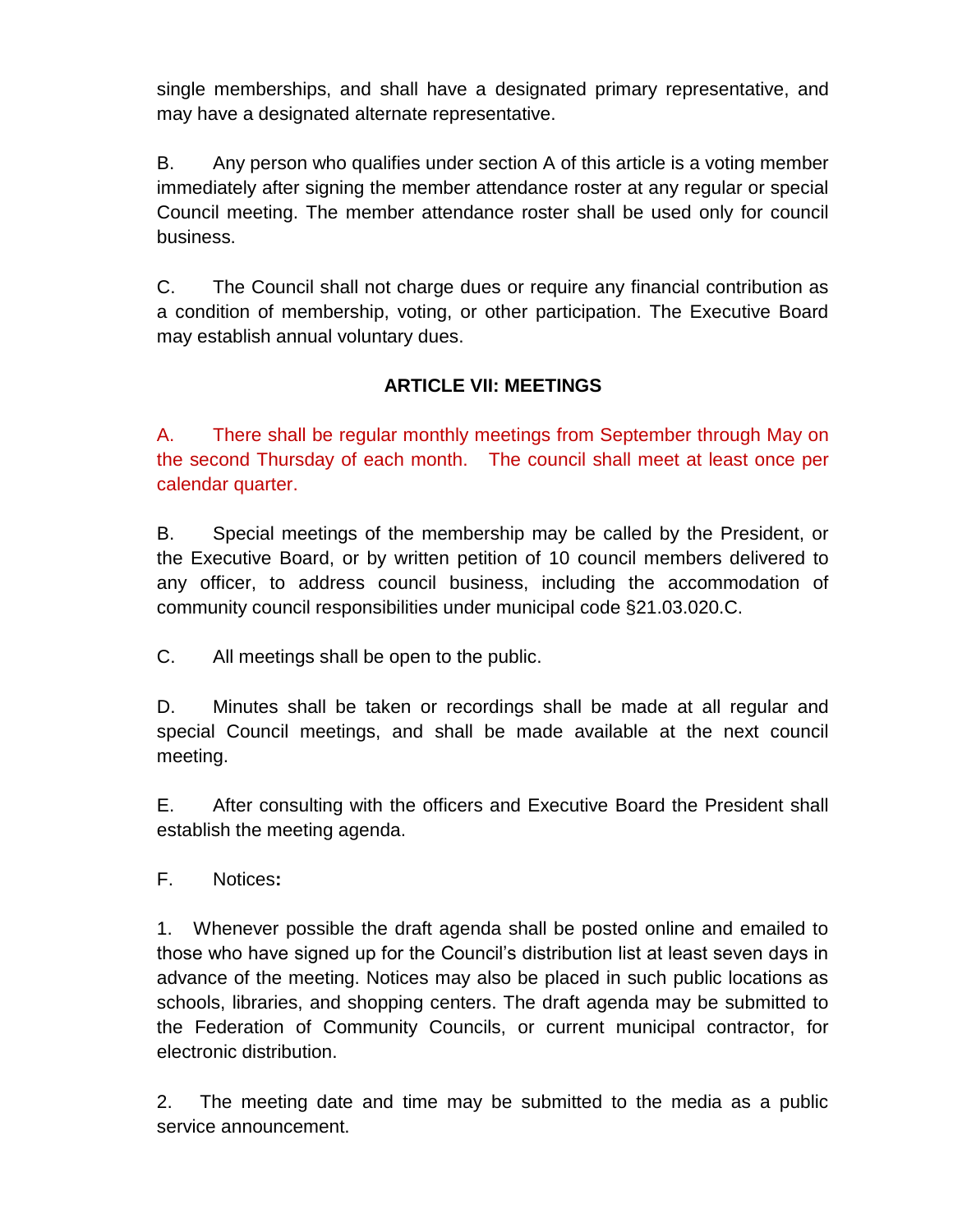3. For meetings where annual elections take place, public notice may be done through email notification to members, council newsletters, area wide mailings, newspapers, publications, school distribution and other means to inform as many council members as possible. Notice may also be submitted to the Federation of Community Councils, or current municipal contractor, for electronic distribution.

G. The Executive Board or their designee(s) shall be responsible for any meeting notices.

H. A quorum for meetings and special meetings shall be nine (9) members.

I. Robert's Rules of Order, Revised, shall apply for regular and special meetings for all matters not covered by the bylaws**.** 

# **ARTICLE VIII: VOTING**

A. Any member of the Council as defined in Article VI shall have one vote. If a single individual possesses several kinds of property or businesses within the definition for membership qualification, or meets the definition of member in more than one category, s/he shall still have just one vote. Nonprofit associations and business owners shall have one vote each. Nonprofit association, business owner, and non-resident property owner memberships shall designate a primary representative and may designate an alternate representative. Persons may be a member of more than one community council if they qualify for membership.

B. A member must be present at the time of the vote in order to cast a vote. There will be no proxy voting**.** 

C. Any vote may be challenged. The member attendance roster shall serve as the official list of eligible voters.

### **ARTICLE IX: REPORTING OFFICIAL COUNCIL POSITIONS**

The President or designee shall be charged with communicating official positions of the Council in a timely manner to the appropriate agencies and individuals. The Council's official positions on community matters may be communicated through resolutions, motions, position letters or emails.

# **ARTICLE X: OFFICERS**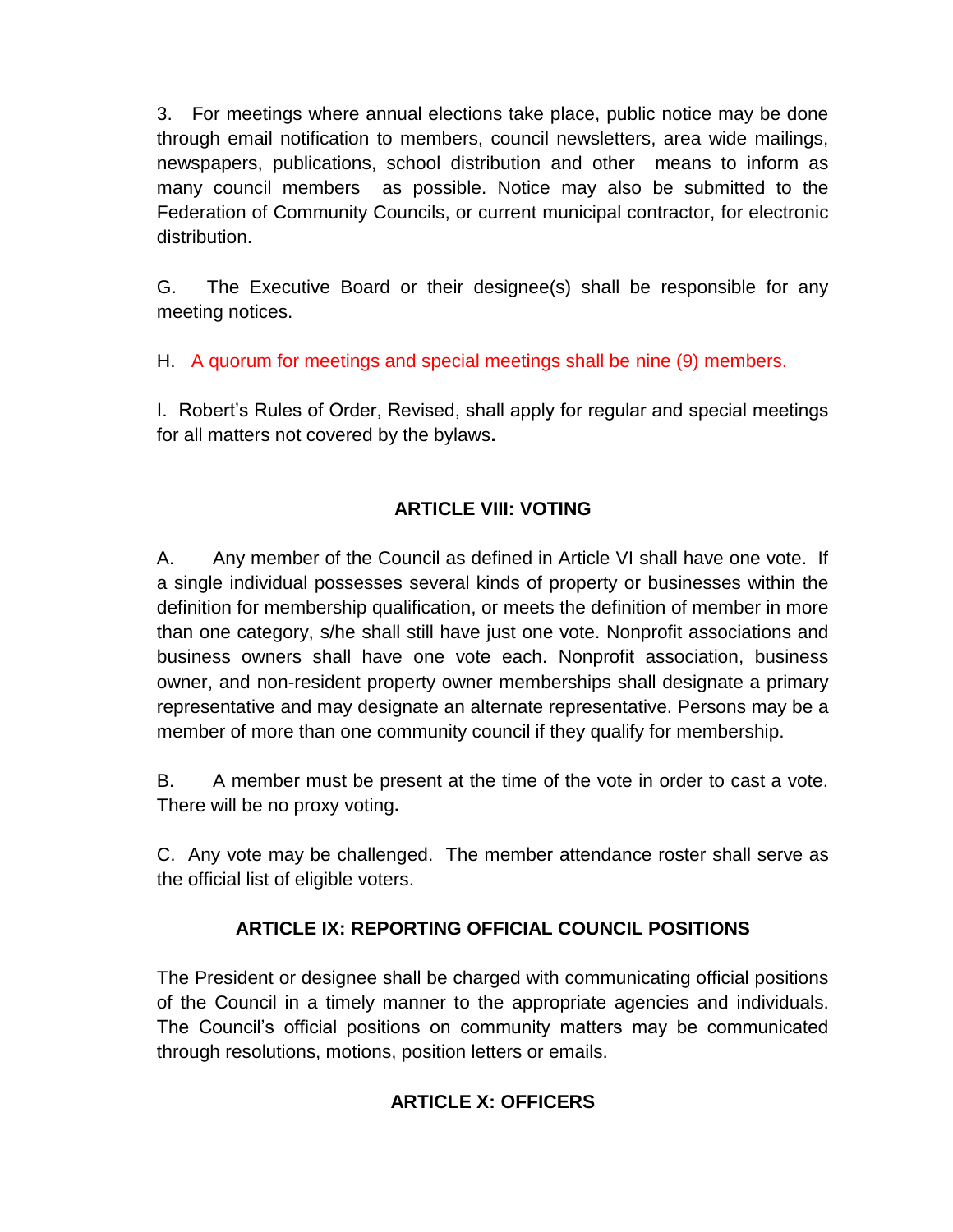The officers of the Council shall be a President, Vice-President, Secretary and Treasurer. The officers shall constitute the Executive Board. The Duties of the officers are as follows:

### A. President

The President shall preside at the general meetings and shall be ex officio member of all committees with the right to vote. The President shall make prompt communication of appropriate information to all committees and perform such duties necessarily incident to the office, and notify the Vice-President of the likelihood of his absence.

#### B. Vice President

In the case of absence of the President, the Vice-President shall perform the duties of the office of President. The Vice-President shall also act as representative to any association of the Community Councils and assist the Assembly Liaison.

### C. Secretary

It shall be the duty of the Secretary to keep a record of Council meetings and to take care of necessary correspondence. In case of absence of the Secretary, the President shall appoint someone to keep the record of the occasion.

### D. Treasurer

The Treasurer shall keep an account of all monies received by donations or dues and give an accounting of such monies and all expenditures at all regular Council meetings. The Treasurer shall also maintain an active membership list which shall be the voting roster. In case of disability of the Treasurer, the President shall appoint a replacement.

#### **Elections**

Elections shall be held annually at the first regular membership meeting in April and shall be conducted by secret ballot. Officers shall serve for twelve (12) months, or until they are reelected or a replacement is elected. Resignations shall be in writing, and vacancies shall be filled by appointment by the Executive Board. Any officer may be removed from office at any regular or special meeting of the Council, by 2/3 vote of the members present, a quorum having been established.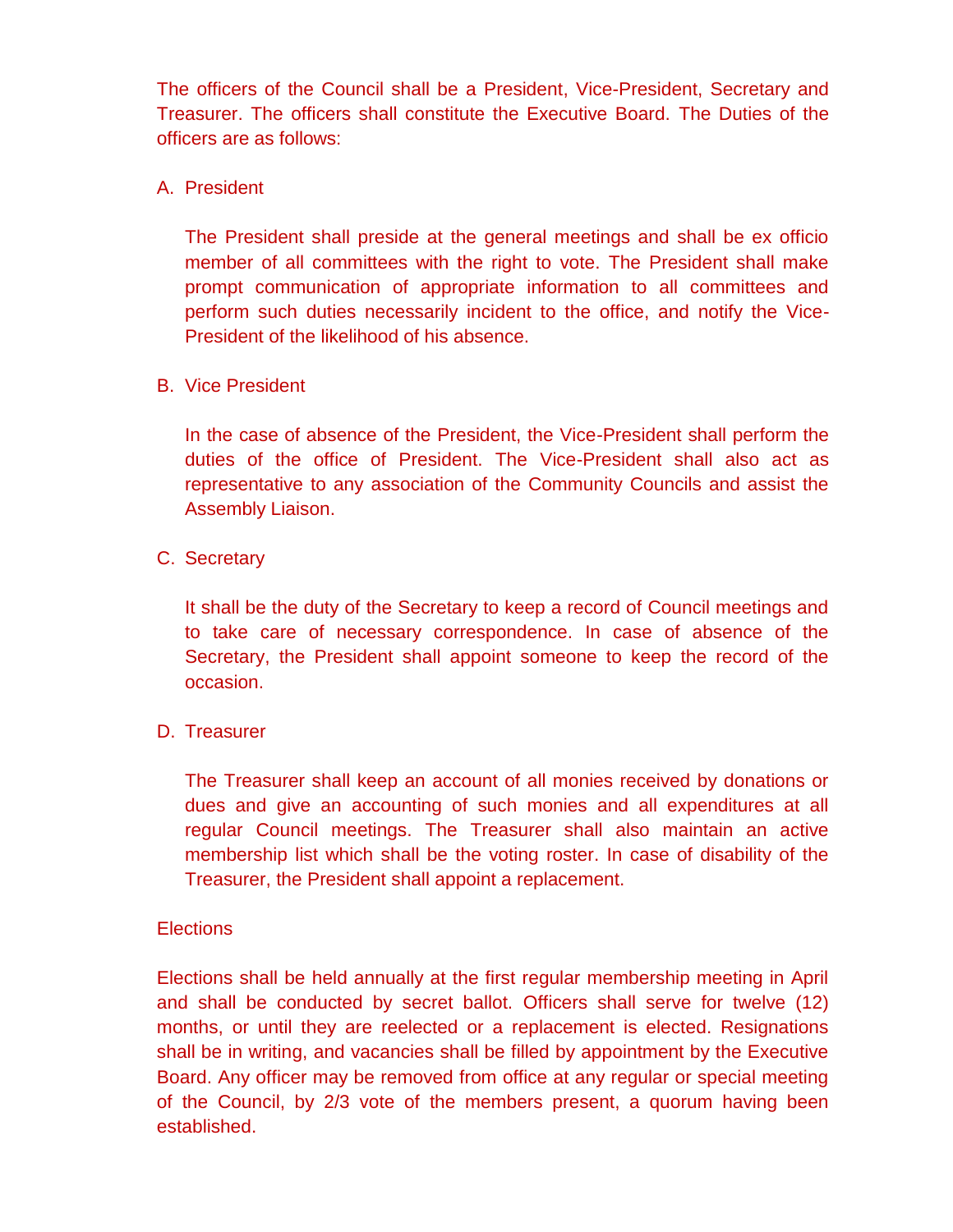# **ARTICLE XI: COMMITTEES**

Committees may be established by the Executive Board at any time for whatever purpose deemed necessary. The nature and duties of the committees shall be determined by the Executive Board.

Standing Committees shall consist of Assembly Liaison, Municipality Relations, Community Information, and Community Development.

The Standing Committees shall be appointed by the President and their composition composed of the general membership.

The Community Information Committee shall, in addition to other functions implied, be responsible for giving timely notice of meetings and encourage expansion of membership.

### **ARTICLE: XII FINANCES**

A. Funds collected by the Council shall be deposited into an account or accounts at an established financial institution, with the Treasurer being responsible for all deposits and accountings.

B. The Treasurer shall sign each check or withdrawal. If the Treasurer is not available the President shall sign the check or withdrawal in place of the Treasurer.

C. A financial report signed by the Treasurer and the President and a person approved by the Membership showing all receipts and expenditures shall be made yearly to the Council prior to the election of new officers.

#### **ARTICLE XIII: AMENDMENTS**

Proposed bylaws changes must be noticed and discussed at a minimum of one Council meeting prior to the meeting at which action will be taken. The notice shall include a statement of the articles to be changed and the reason. The bylaws may be amended or repealed by a two-thirds (2/3) vote of the members present at a general or special meeting. Within 45 days of approval by the membership, bylaws amendments shall be filed with the Municipal Clerk for acceptance by the Municipal Assembly as required by municipal code chapter 2.40. It shall be the responsibility of the Council President, or designee, to timely notify the Municipal Clerk regarding bylaws amendments. .